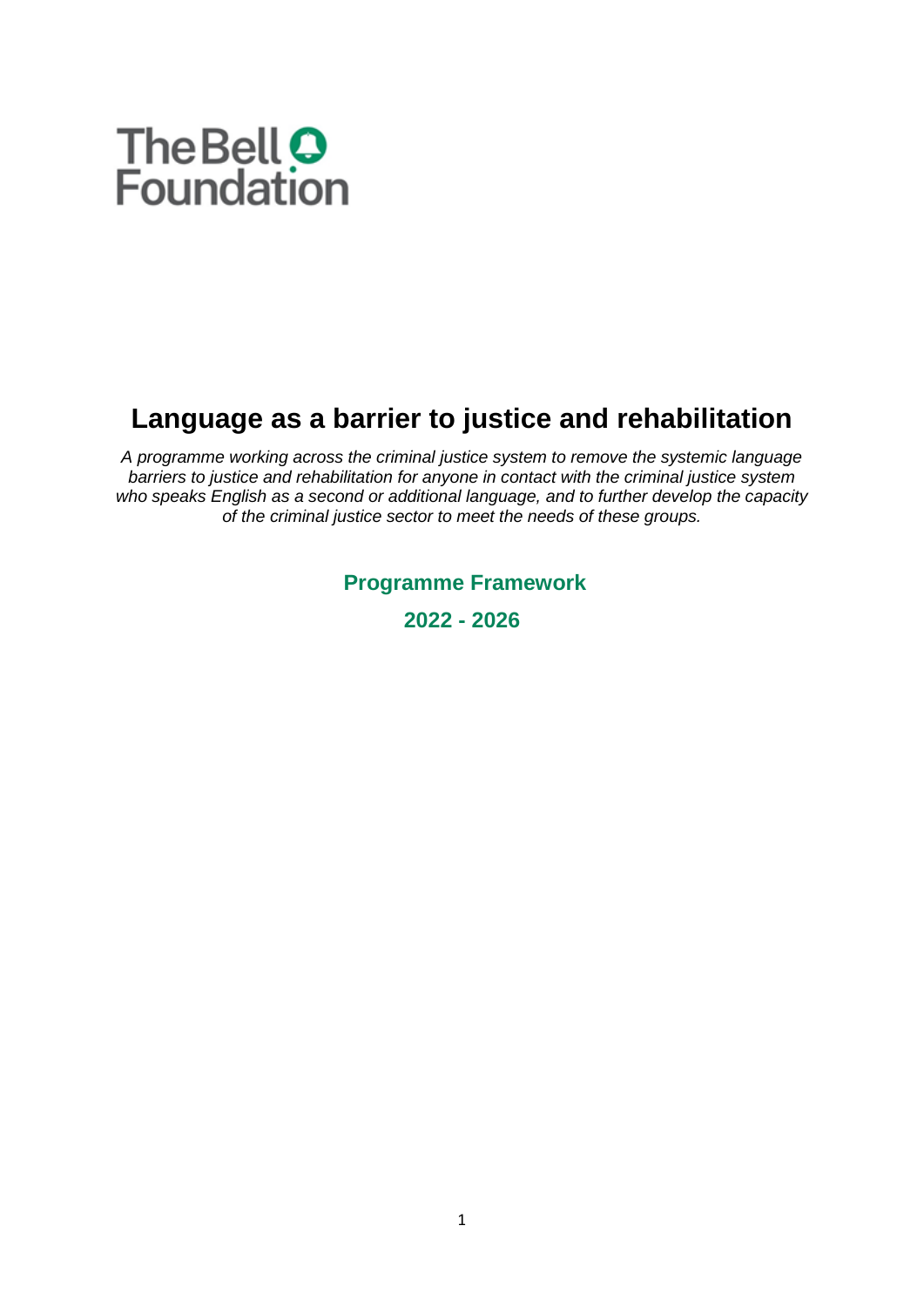## **About the programme**

### **Programme goal**

To break down the language and cultural barriers to accessing and achieving justice and rehabilitation for individuals who speak English as a second or additional language (ESL) in contact with the English and Welsh criminal justice system (CJS).

## **Programme intended impact**

The intended impact of the programme is that individuals in contact with the criminal justice system who speak ESL have equal outcomes in justice and rehabilitation, and equal wellbeing during and after contact with the CJS, as their peers who speak English as a first language. This is thanks to a system and sector that have the ability and capacity to recognise, understand, and respond to the additional challenges they face.

### **About the programme**

The Bell Foundation's updated Criminal Justice Programme continues to be bold and broad in its commitment to breaking down language barriers to justice and rehabilitation, but is more targeted in its intended impact thanks to a more developed evidence base. This includes learning from multiple commissioned research projects, the *Language for Change* and *Victims of Crime* funding streams, and from continuous engagement with the sector. **Its focus, led by the evidence, is the impact of language barriers on outcomes and wellbeing.** It also looks more widely at overlapping issues, primarily cultural barriers and challenges faced by those with protected characteristics including race and gender, again led by the evidence. It has a strong focus on equity, diversity and inclusion (EDI), and an awareness of intersectionality and the need for holistic support for every beneficiary. In 2022 the Criminal Justice Programme's EDI work will focus on race and ethnicity, and this will be reviewed and built on in partnership with the EAL and ESOL Programmes for 2023 onwards.

Achieving change in the criminal justice system is challenging. The criminal justice system and sector are characterised by frequent changes in political ambition and focus, a challenging political and policy environment, and archaic institutions that are very slow to change. However, the sector is also characterised by optimism, persistence, and empowerment. There are examples of organisations achieving seemingly small changes to the system that have a massive impact on the lives of those in contact with the CJS, and it is the Foundation's ambition to target resources to achieve this for individuals who speak ESL.

#### **The ambition of the programme is to improve outcomes and wellbeing for**

**beneficiaries.** It will do this by achieving meaningful system change, and building the capacity of the sector through training, resources, and funding. This Framework outlines what the 'ideal' system and sector would look like, which is then broken down into short-, medium-, and long-term goals. It also addresses the programme's approach to funding and grants management to achieve these goals, and to utilising the Foundation's expertise in language to increase the programme's offer of training and resources.

The programme continues to look across the CJS, making efficient use of resource by focusing on common issues affecting victims and people with convictions but also acknowledging that there are unique challenges faced by individuals in contact with different parts of the system. It will harness the Foundation's capacity as a convenor, bringing partners together to strengthen collective impact and reach.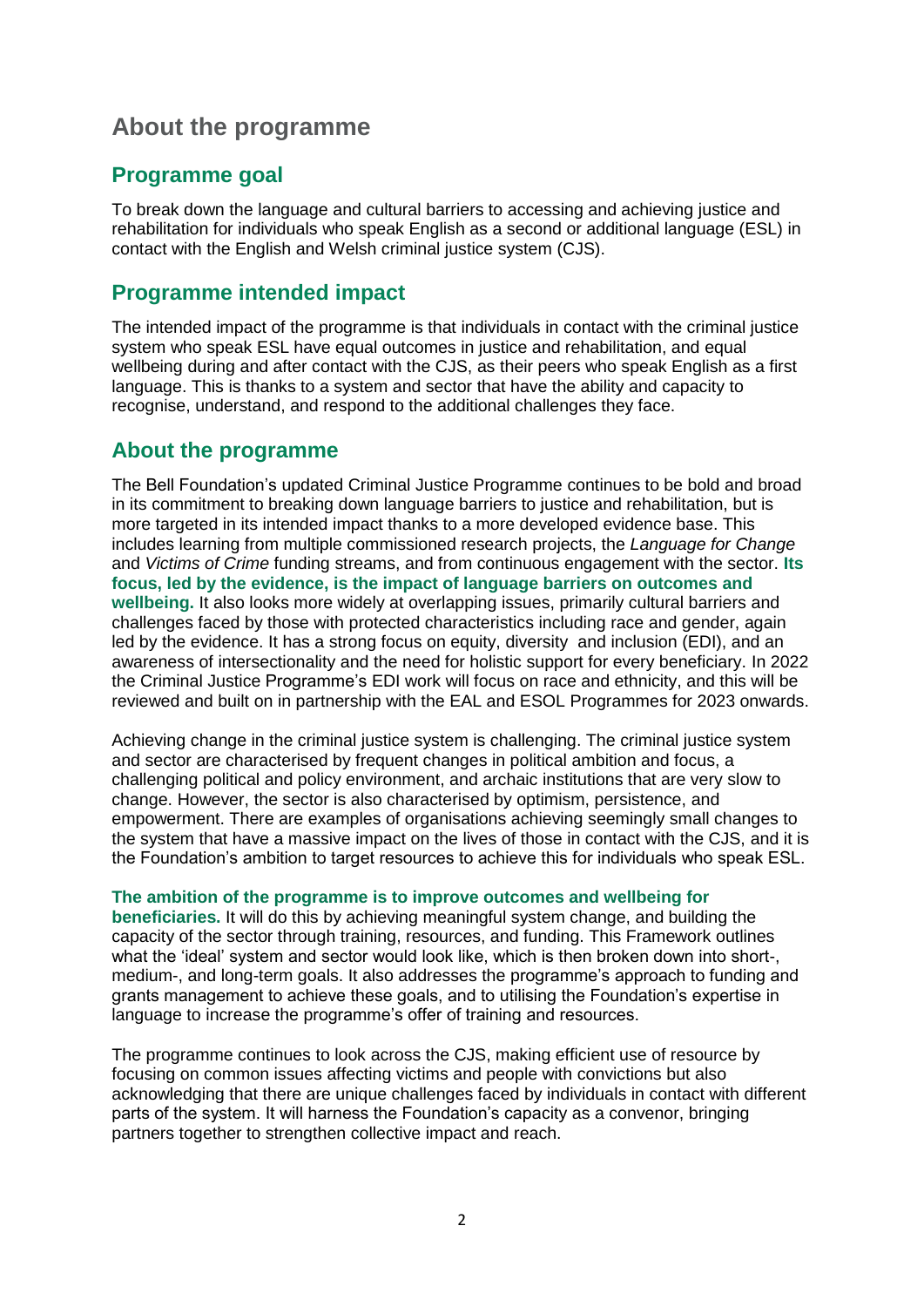## **The Programme's Theory of Change**

## **Programme hypotheses**

**That language is a barrier to justice and rehabilitation for people who speak English as a second or additional language (ESL).**

That people in contact with the criminal justice system who speak ESL are often invisible, isolated, disadvantaged and disempowered.

That cultural differences or individual challenges due to another personal/protected characteristic can exacerbate these effects.

#### That **victims of crime** who speak ESL are often:

- Invisible in a system that does not recognise them.
- Isolated from support, and by prejudiced perceptions and cultural barriers.
- Disadvantaged by additional challenges compared to peers who speak English as a first language due to patchy provision of support.
- Disempowered in their own journey to seeking justice.

That **people with convictions** who speak ESL are often:

- Invisible in a system that does not recognise them.
- Isolated from monolingual prison regimes or community services, and from forming supportive relationships with staff and peers.
- Disadvantaged compared to peers who speak English as a first language due to barriers to progressing through their sentence plan.
- Disempowered in their own journey to rehabilitation.

That the **criminal justice system** does not have the knowledge or capacity to recognise, support, or empower people who speak ESL.

**That this leads to poorer outcomes, now and in the future, and greater deterioration of wellbeing when compared to peers who speak English as a first language.**

That improving the criminal justice system's ability to support individuals who speak ESL through training, resources, and provision of appropriate and sufficient services will lead to equal outcomes in justice and rehabilitation, and equitable wellbeing, as peers who speak English as a first language.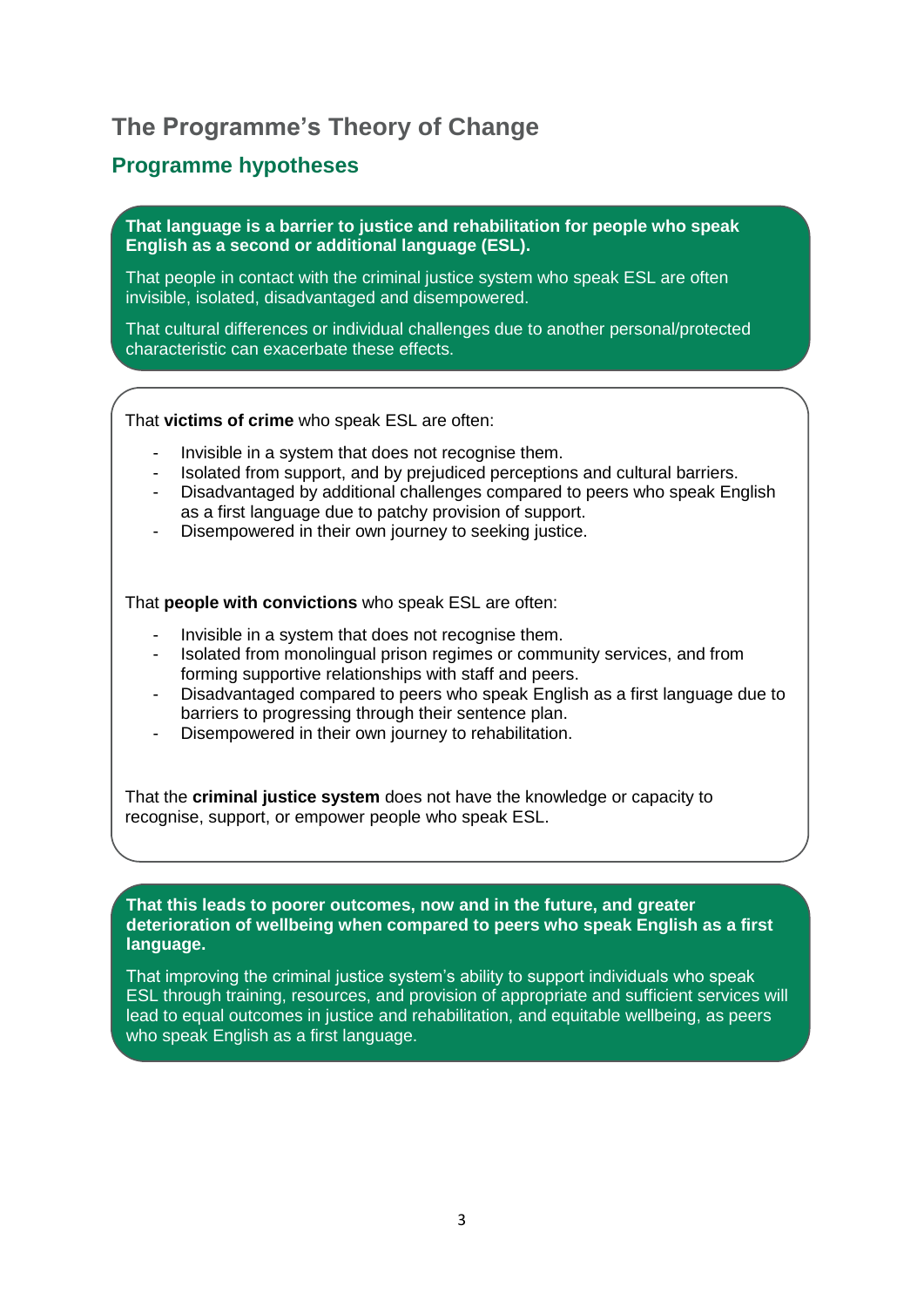## **The programme's intended impact (the 'ideal world' scenario):**

#### **What does the system (central Government and statutory agencies) do?**

Decision-makers acknowledge and understand the scale of the issue and its impacts, and provide appropriate and sufficient services:

#### **1) Data**

There is data on how many people and where they are (in the system and geographically).

- **2) Funding** Adequate funding is provided to meet the needs of these individuals as demonstrated by the data.
- **3) Evidence-led decisions** The evidence is 'public knowledge' and every policy or commissioning decision considers the data and the evidence, either:
	- a. with adaptations to services that meet the needs of speakers of ESL, or
	- b. with additional services tailored specifically to speakers of ESL where adapted services are not appropriate.
- **4) High national standard for the provision of interpretation and translation services** The system provides quality, consistent, and CJS-appropriate interpretation and translation services by meeting a high national minimum standard.
- **5) High national standard for the provision of ESOL learning – meeting the principle of equivalence with community provision**  All individuals in contact with the CJS have access to ESOL learning at an appropriate level and with an appropriate purpose.

#### **What does the sector (statutory and voluntary staff and services) do?**

All statutory and voluntary sector staff in the criminal justice sector a) understand the additional challenges facing people who speak ESL and b) employ best practice techniques to overcome them:

#### **1) Staff training**

All staff receive comprehensive training on working with service users who speak ESL.

#### **2) Staff guidance**

All forms and staff-facing paperwork are accompanied by guidance on delivering them to service users who speak ESL.

**3) Screening for language support** Individuals in contact with the CJS are consistently screened at each contact point.

#### **4) Appropriate services**

Wherever possible, services are accessible to people who speak ESL. When this is not possible, an equitable alternative is provided specifically tailored to the needs of people who speak ESL.

#### **5) Accessible and empowering communication**

- a. Individuals are allocated an interpreter and/or cultural mediator at their first contact with the CJS, who accompanies them throughout their journey.
- b. All forms and service-user-facing paperwork are provided in easy-read and/or translated formats.

#### **How does this manifest itself for the individual?**

All individuals who speak ESL are identified and provided with the intersectional/holistic support services they need to achieve equal outcomes in justice and rehabilitation, and experience the same levels of wellbeing as peers who speak English as a first language.